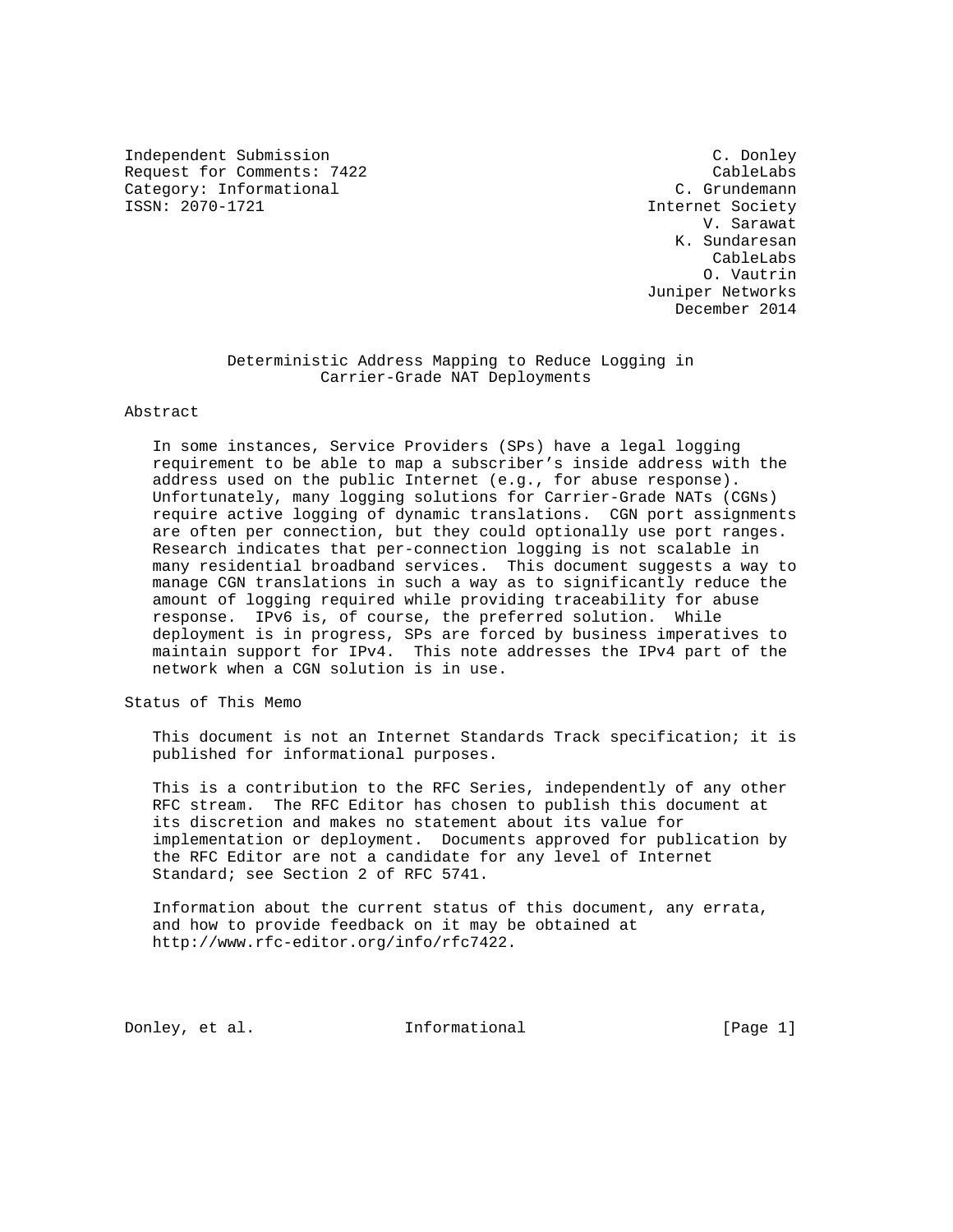Copyright Notice

 Copyright (c) 2014 IETF Trust and the persons identified as the document authors. All rights reserved.

 This document is subject to BCP 78 and the IETF Trust's Legal Provisions Relating to IETF Documents (http://trustee.ietf.org/license-info) in effect on the date of publication of this document. Please review these documents carefully, as they describe your rights and restrictions with respect to this document.

# Table of Contents

#### 1. Introduction

 It is becoming increasingly difficult to obtain new IPv4 address assignments from Regional/Local Internet Registries due to depleting supplies of unallocated IPv4 address space. To meet the growing demand for Internet connectivity from new subscribers, devices, and service types, some operators will be forced to share a single public IPv4 address among multiple subscribers using techniques such as Carrier-Grade NAT (CGN) [RFC6264] (e.g., NAT444 [NAT444], Dual-Stack Lite (DS-Lite) [RFC6333], NAT64 [RFC6146], etc.). However, address sharing poses additional challenges to operators when considering how they manage service entitlement, public safety requests, or attack/abuse/fraud reports [RFC6269]. In order to identify a specific user associated with an IP address in response to such a request or for service entitlement, an operator will need to map a subscriber's internal source IP address and source port with the

Donley, et al. 1nformational [Page 2]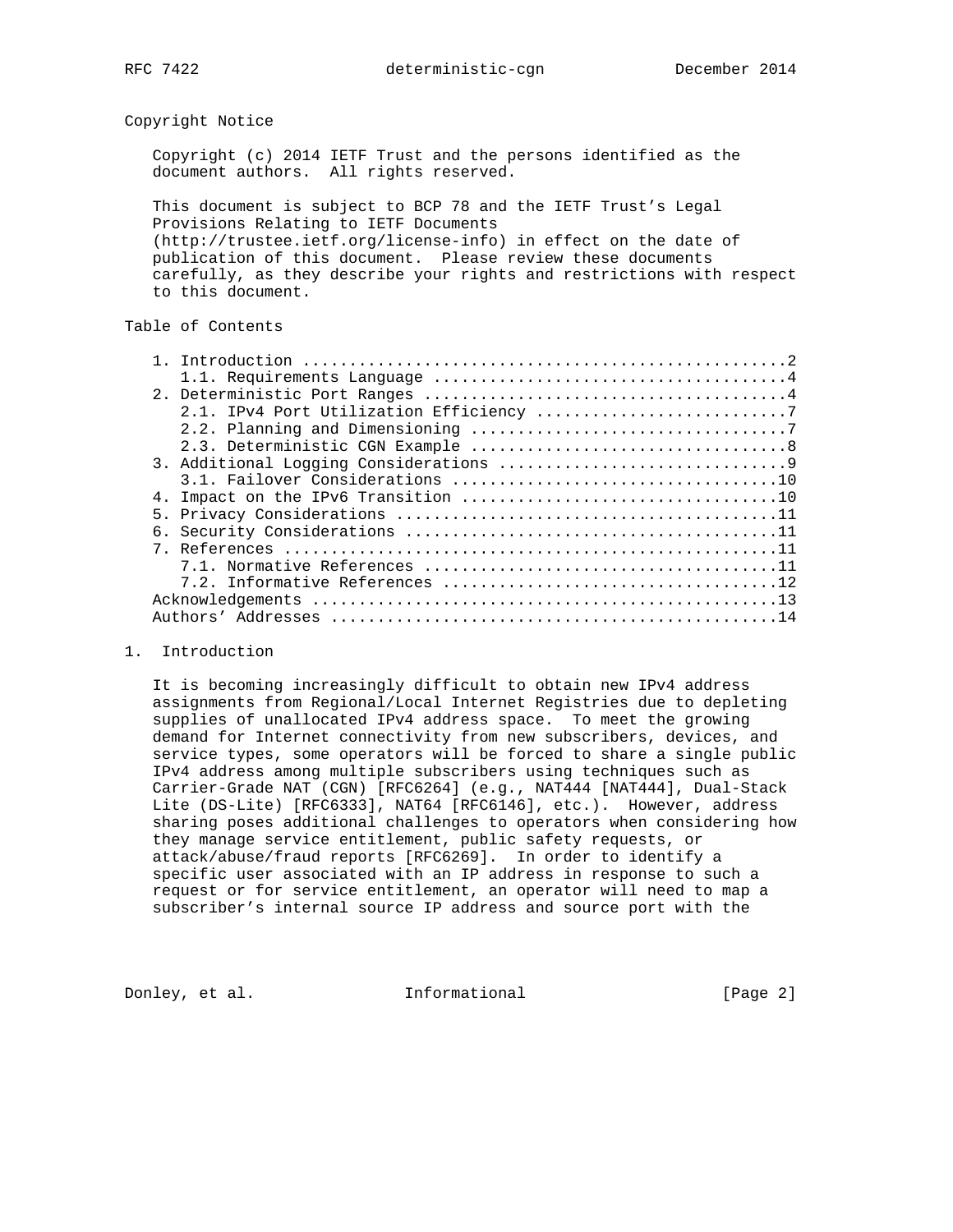global public IP address and source port provided by the CGN for every connection initiated by the user.

 CGN connection logging satisfies the need to identify attackers and respond to abuse/public safety requests, but it imposes significant operational challenges to operators. In lab testing, we have observed CGN log messages to be approximately 150 bytes long for NAT444 [NAT444] and 175 bytes for DS-Lite [RFC6333] (individual log messages vary somewhat in size). Although we are not aware of definitive studies of connection rates per subscriber, reports from several operators in the US sets the average number of connections per household at approximately 33,000 connections per day. If each connection is individually logged, this translates to a data volume of approximately 5 MB per subscriber per day, or about 150 MB per subscriber per month; however, specific data volumes may vary across different operators based on myriad factors. Based on available data, a 1-million-subscriber SP will generate approximately 150 terabytes of log data per month, or 1.8 petabytes per year. Note that many SPs compress log data after collection; compression factors of 2:1 or 3:1 are common.

 The volume of log data poses a problem for both operators and the public safety community. On the operator side, it requires a significant infrastructure investment by operators implementing CGN. It also requires updated operational practices to maintain the logging infrastructure, and requires approximately 23 Mbps of bandwidth between the CGN devices and the logging infrastructure per 50,000 users. On the public safety side, it increases the time required for an operator to search the logs in response to an abuse report, and it could delay investigations. Accordingly, an international group of operators and public safety officials approached the authors to identify a way to reduce this impact while improving abuse response.

 The volume of CGN logging can be reduced by assigning port ranges instead of individual ports. Using this method, only the assignment of a new port range is logged. This may massively reduce logging volume. The log reduction may vary depending on the length of the assigned port range, whether the port range is static or dynamic, etc. This has been acknowledged in [RFC6269], which recommends the logging of source ports at the server and/or destination logging at the CGN, and [NAT-LOGGING], which describes information to be logged at a NAT.

 However, the existing solutions still pose an impact on operators and public safety officials for logging and searching. Instead, CGNs could be designed and/or configured to deterministically map internal addresses to {external address + port range} in such a way as to be

Donley, et al. 1nformational [Page 3]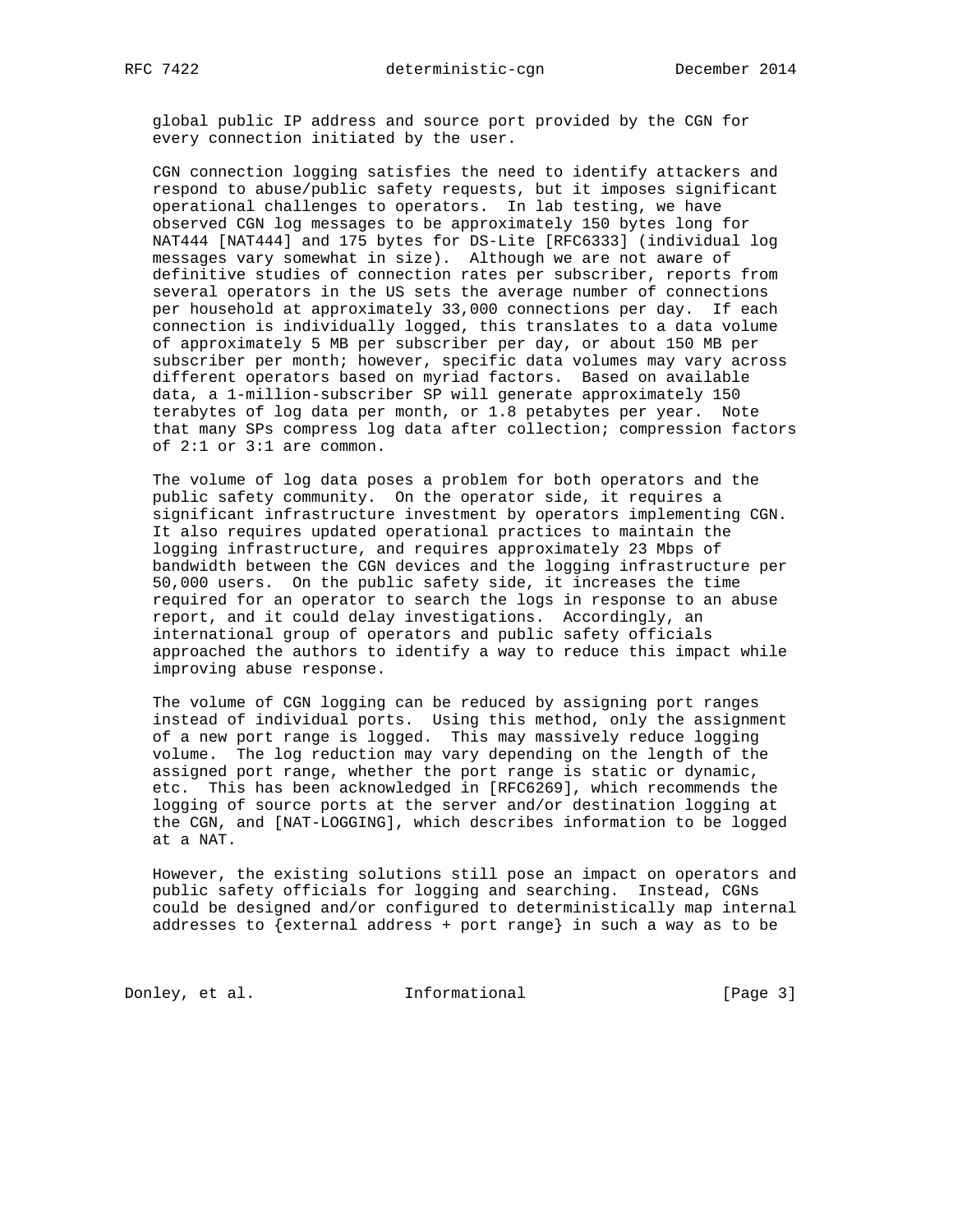able to algorithmically calculate the mapping. Only inputs and configuration of the algorithm need to be logged. This approach reduces both logging volume and subscriber identification times. In some cases, when full deterministic allocation is used, this approach can eliminate the need for translation logging.

 This document describes a method for such CGN address mapping, combined with block port reservations, that significantly reduces the burden on operators while offering the ability to map a subscriber's inside IP address with an outside address and external port number observed on the Internet.

 The activation of the proposed port range allocation scheme is compliant with BEHAVE requirements such as the support of Application-specific functions (APP).

1.1. Requirements Language

 The key words "MUST", "MUST NOT", "REQUIRED", "SHALL", "SHALL NOT", "SHOULD", "SHOULD NOT", "RECOMMENDED", "MAY", and "OPTIONAL" in this document are to be interpreted as described in RFC 2119 [RFC2119].

2. Deterministic Port Ranges

 While a subscriber uses thousands of connections per day, most subscribers use far fewer resources at any given time. When the compression ratio (see Appendix B of RFC 6269 [RFC6269]) is low (e.g., the ratio of the number of subscribers to the number of public IPv4 addresses allocated to a CGN is closer to 10:1 than 1000:1), each subscriber could expect to have access to thousands of TCP/UDP ports at any given time. Thus, as an alternative to logging each connection, CGNs could deterministically map customer private addresses (received on the customer-facing interface of the CGN, a.k.a., internal side) to public addresses extended with port ranges (used on the Internet-facing interface of the CGN, a.k.a., external side). This algorithm allows an operator to identify a subscriber internal IP address when provided the public side IP and port number without having to examine the CGN translation logs. This prevents an operator from having to transport and store massive amounts of session data from the CGN and then process it to identify a subscriber.

The algorithmic mapping can be expressed as:

 (External IP Address, Port Range) = function 1 (Internal IP Address) Internal IP Address = function 2 (External IP Address, Port Number)

Donley, et al. 1nformational [Page 4]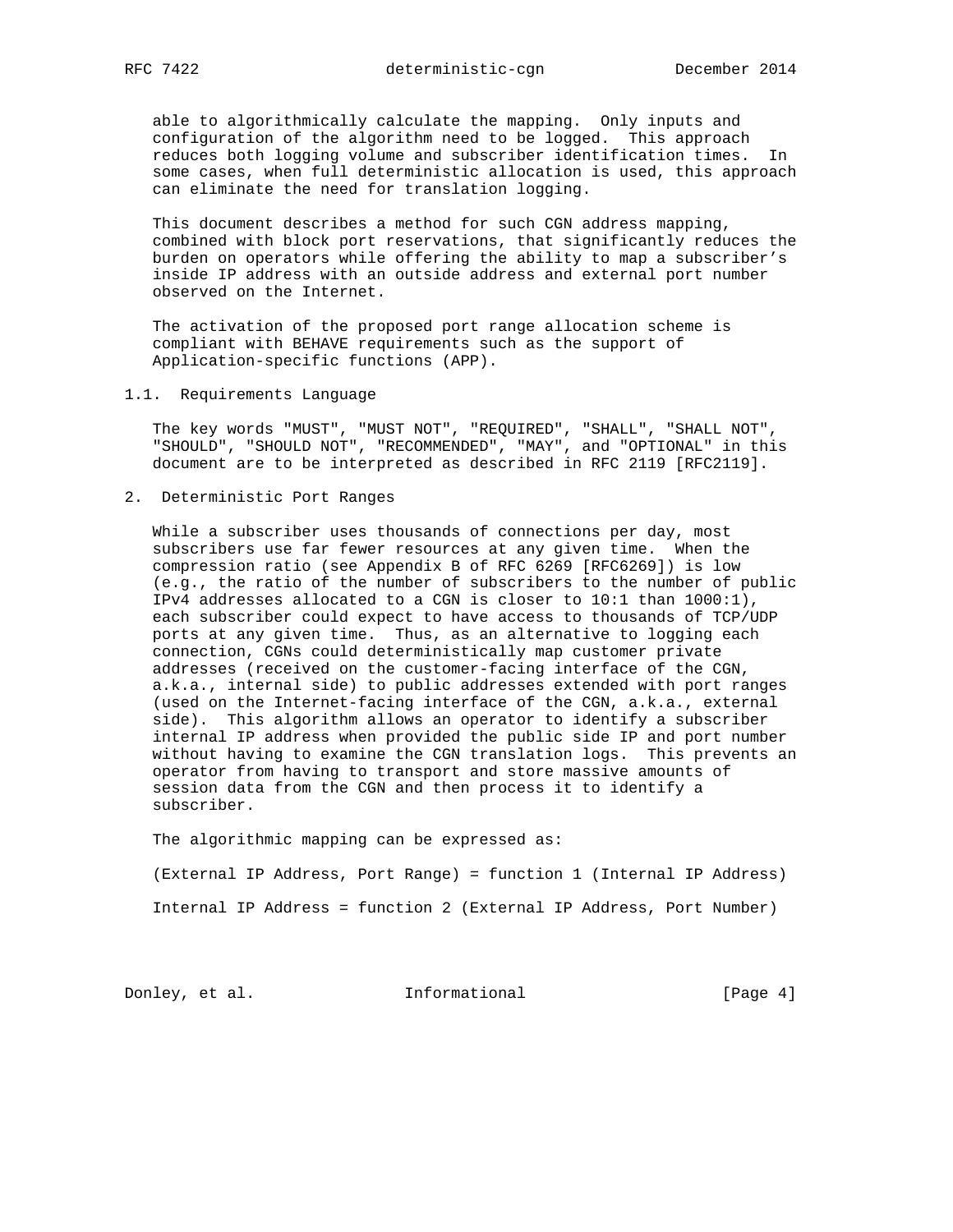The CGN SHOULD provide a method for administrators to test both mapping functions (e.g., enter an External IP Address + Port Number and receive the corresponding Internal IP Address).

 Deterministic Port Range allocation requires configuration of the following variables:

- o Inside IPv4/IPv6 address range (I);
- o Outside IPv4 address range (O);
- o Compression ratio (e.g., inside IP addresses I / outside IP addresses O) (C);
- o Dynamic address pool factor (D), to be added to the compression ratio in order to create an overflow address pool;
- o Maximum ports per user (M);
- o Address assignment algorithm (A) (see below); and
- o Reserved TCP/UDP port list (R)

 Note: The inside address range (I) will be an IPv4 range in NAT444 operation (NAT444 [NAT444]) and an IPv6 range in DS-Lite operation (DS-Lite [RFC6333]).

 A subscriber is identified by an internal IPv4 address (e.g., NAT44) or an IPv6 prefix (e.g., DS-Lite or NAT64).

The algorithm may be generalized to L2-aware NAT [L2NAT], but this requires the configuration of the Internal interface identifiers (e.g., Media Access Control (MAC) addresses).

 The algorithm is not designed to retrieve an internal host among those sharing the same internal IP address (e.g., in a DS-Lite context, only an IPv6 address/prefix can be retrieved using the algorithm while the internal IPv4 address used for the encapsulated IPv4 datagram is lost).

 Several address-assignment algorithms are possible. Using predefined algorithms, such as those that follow, simplifies the process of reversing the algorithm when needed. However, the CGN MAY support additional algorithms. Also, the CGN is not required to support all of the algorithms described below. Subscribers could be restricted

Donley, et al. 1nformational [Page 5]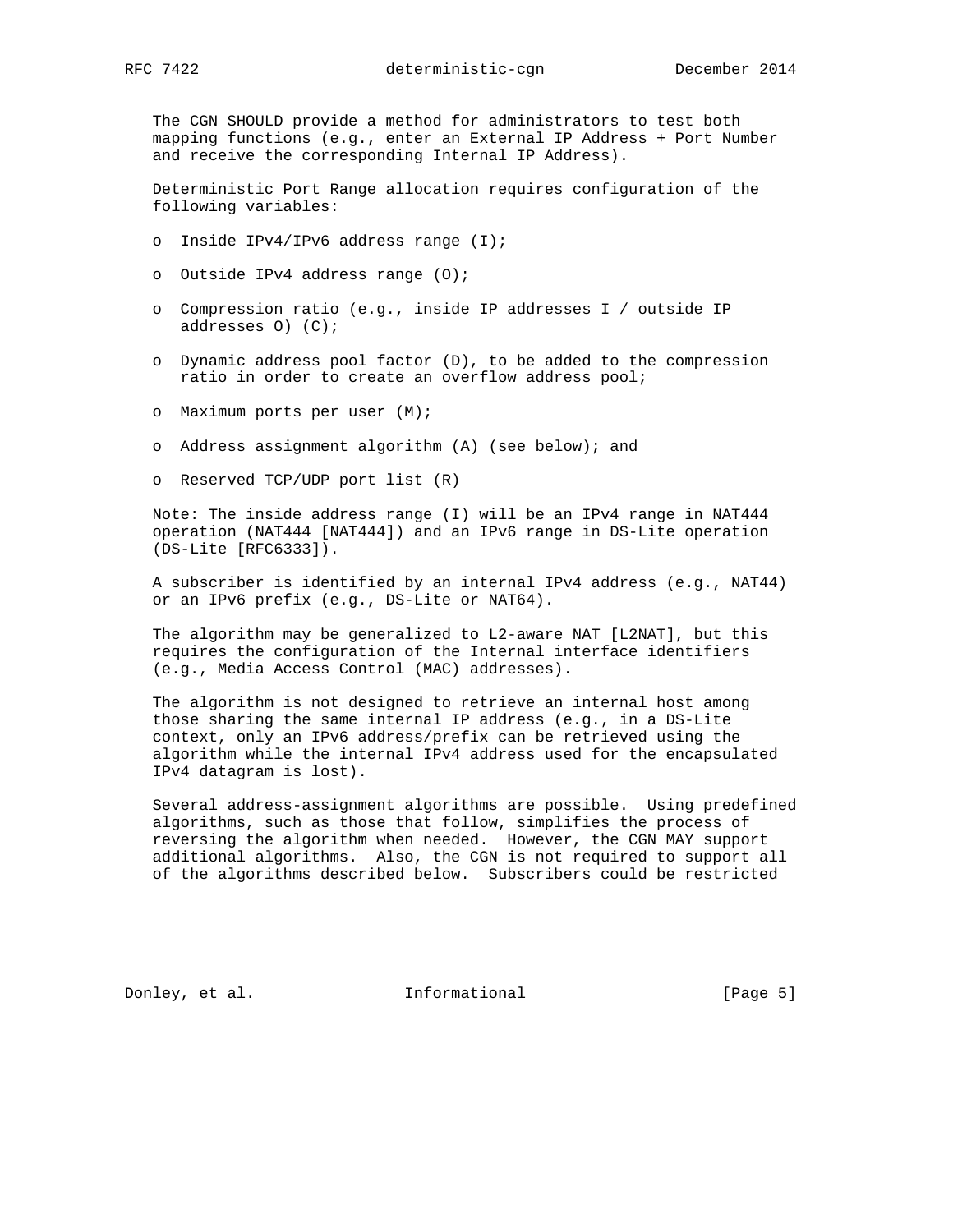to ports from a single IPv4 address or could be allocated ports across all addresses in a pool, for example. The following algorithms and corresponding values of A are as follows:

- 0: Sequential (e.g., the first block goes to address 1, the second block to address 2, etc.).
- 1: Staggered (e.g., for every n between 0 and  $((65536-R)/(C+D))-1$ , address 1 receives ports n\*C+R, address 2 receives ports  $(1+n)*C+R$ , etc.).
- 2: Round robin (e.g., the subscriber receives the same port number across a pool of external IP addresses. If the subscriber is to be assigned more ports than there are in the external IP pool, the subscriber receives the next highest port across the IP pool, and so on. Thus, if there are 10 IP addresses in a pool and a subscriber is assigned 1000 ports, the subscriber would receive a range such as ports 2000-2099 across all 10 external IP addresses).
- 3: Interlaced horizontally (e.g., each address receives every Cth port spread across a pool of external IP addresses).
- 4: Cryptographically random port assignment (Section 2.2 of RFC6431 [RFC6431]). If this algorithm is used, the SP needs to retain the keying material and specific cryptographic function to support reversibility.
- 5: Vendor-specific. Other vendor-specific algorithms may also be supported.

 The assigned range of ports MAY also be used when translating ICMP requests (when rewriting the Identifier field).

The CGN then reserves ports as follows:

- 1. The CGN removes reserved ports (R) from the port candidate list (e.g., 0-1023 for TCP and UDP). At a minimum, the CGN SHOULD remove system ports [RFC6335] from the port candidate list reserved for deterministic assignment.
- 2. The CGN calculates the total compression ratio (C+D), and allocates 1/(C+D) of the available ports to each internal IP address. Specific port allocation is determined by the algorithm (A) configured on the CGN. Any remaining ports are allocated to the dynamic pool.

Donley, et al. 1nformational [Page 6]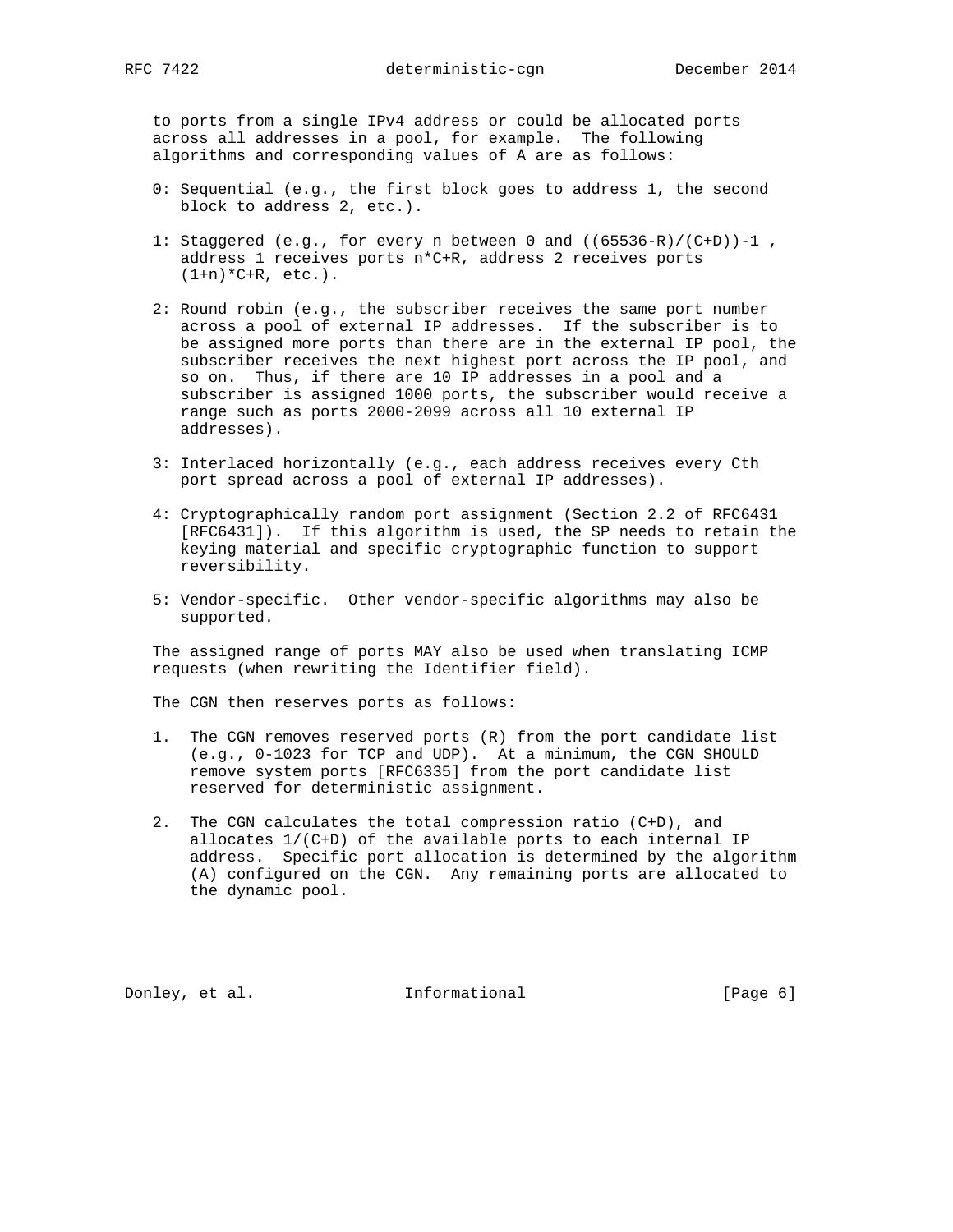Note: Setting D to 0 disables the dynamic pool. This option eliminates the need for per-subscriber logging at the expense of limiting the number of concurrent connections that 'power users' can initiate.

- 3. When a subscriber initiates a connection, the CGN creates a translation mapping between the subscriber's inside local IP address/port and the CGN outside global IP address/port. The CGN MUST use one of the ports allocated in step 2 for the translation as long as such ports are available. The CGN SHOULD allocate ports randomly within the port range assigned by the deterministic algorithm. This is to increase subscriber privacy. The CGN MUST use the pre-allocated port range from step 2 for Port Control Protocol (PCP, [RFC6887]) reservations as long as such ports are available. While the CGN maintains its mapping table, it need not generate a log entry for translation mappings created in this step.
- 4. If D>0, the CGN will have a pool of ports left for dynamic assignment. If a subscriber uses more than the range of ports allocated in step 2 (but fewer than the configured maximum ports M), the CGN assigns a block of ports from the dynamic assignment range for such a connection or for PCP reservations. The CGN MUST log dynamically assigned port blocks to facilitate subscriber-to-address mapping. The CGN SHOULD manage dynamic ports as described in [LOG-REDUCTION].
- 5. Configuration of reserved ports (e.g., system ports) is left to operator configuration.

 Thus, the CGN will maintain translation mapping information for all connections within its internal translation tables; however, it only needs to externally log translations for dynamically assigned ports.

2.1. IPv4 Port Utilization Efficiency

 For SPs requiring an aggressive address-sharing ratio, the use of the algorithmic mapping may impact the efficiency of the address sharing. A dynamic port range allocation assignment is more suitable in those cases.

2.2. Planning and Dimensioning

 Unlike dynamic approaches, the use of the algorithmic mapping requires more effort from operational teams to tweak the algorithm (e.g., size of the port range, address sharing ratio, etc.). Dedicated alarms SHOULD be configured when some port utilization thresholds are fired so that the configuration can be refined.

Donley, et al. 1nformational [Page 7]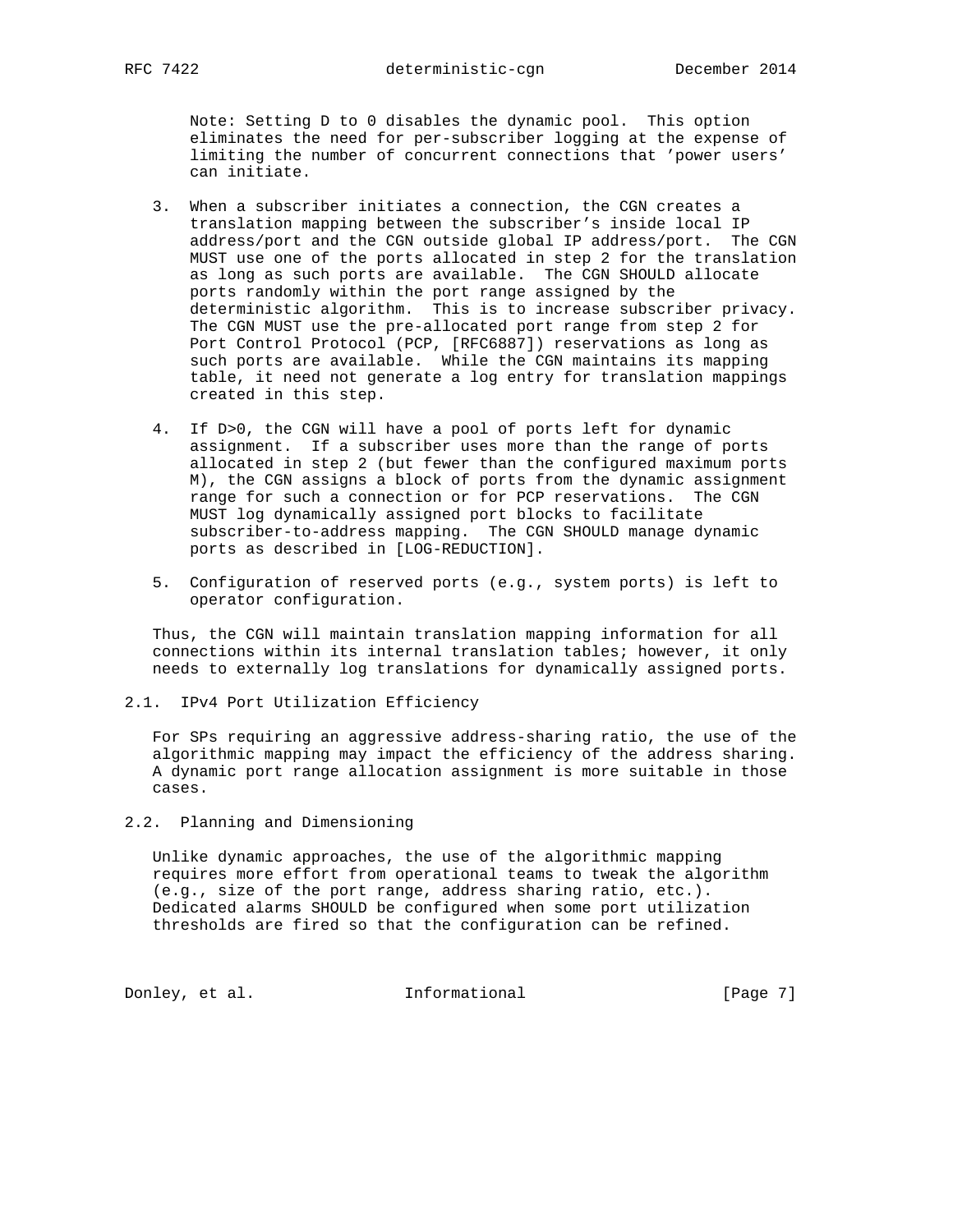The use of algorithmic mapping also affects geolocation. Changes to the inside and outside address ranges (e.g., due to growth, address allocation planning, etc.) would require external geolocation providers to recalibrate their mappings.

## 2.3. Deterministic CGN Example

 To illustrate the use of deterministic NAT, let's consider a simple example. The operator configures an inside address range (I) of 198.51.100.0/28 [RFC6598] and outside address (O) of 192.0.2.1. The dynamic address pool factor (D) is set to '2'. Thus, the total compression ratio is  $1:(14+2) = 1:16$ . Only the system ports (e.g., ports < 1024) are reserved (R). This configuration causes the CGN to pre-allocate ((65536-1024)/16 =) 4032 TCP and 4032 UDP ports per inside IPv4 address. For the purposes of this example, let's assume that they are allocated sequentially, where 198.51.100.1 maps to 192.0.2.1 ports 1024-5055, 198.51.100.2 maps to 192.0.2.1 ports 5056-9087, etc. The dynamic port range thus contains ports 57472-65535 (port allocation illustrated in the table below). Finally, the maximum ports/subscriber is set to 5040.

| Inside Address / Pool | Outside Address & Port |
|-----------------------|------------------------|
| Reserved              | $192.0.2.1:0-1023$     |
| 198.51.100.1          | 192.0.2.1:1024-5055    |
| 198.51.100.2          | 192.0.2.1:5056-9087    |
| 198.51.100.3          | 192.0.2.1:9088-13119   |
| 198.51.100.4          | 192.0.2.1:13120-17151  |
| 198.51.100.5          | 192.0.2.1:17152-21183  |
| 198.51.100.6          | 192.0.2.1:21184-25215  |
| 198.51.100.7          | 192.0.2.1:25216-29247  |
| 198.51.100.8          | 192.0.2.1:29248-33279  |
| 198.51.100.9          | 192.0.2.1:33280-37311  |
| 198.51.100.10         | 192.0.2.1:37312-41343  |
| 198.51.100.11         | 192.0.2.1:41344-45375  |
| 198.51.100.12         | 192.0.2.1:45376-49407  |
| 198.51.100.13         | 192.0.2.1:49408-53439  |
| 198.51.100.14         | 192.0.2.1:53440-57471  |
| Dynamic               | 192.0.2.1:57472-65535  |

 When subscriber 1 using 198.51.100.1 initiates a low volume of connections (e.g., < 4032 concurrent connections), the CGN maps the outgoing source address/port to the pre-allocated range. These translation mappings are not logged.

Donley, et al. 1nformational [Page 8]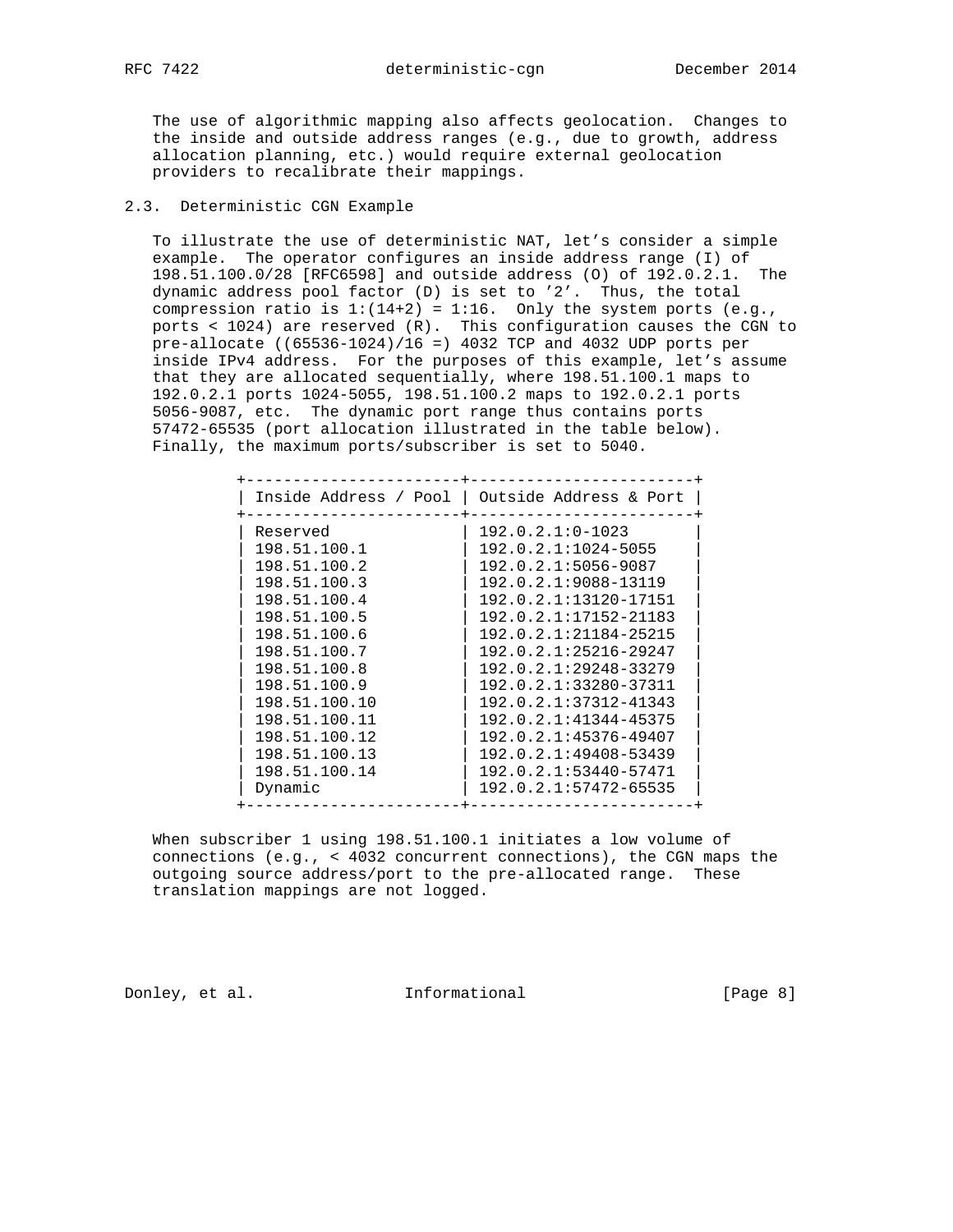Subscriber 2 concurrently uses more than the allocated 4032 ports (e.g., for peer-to-peer, mapping, video streaming, or other connection-intensive traffic types), the CGN allocates up to an additional 1008 ports using bulk port reservations. In this example, subscriber 2 uses outside ports 5056-9087, and then 100-port blocks between 58000-58999. Connections using ports 5056-9087 are not logged, while 10 log entries are created for ports 58000-58099, 58100-58199, 58200-58299, ..., 58900-58999.

 In order to identify a subscriber behind a CGN (regardless of port allocation method), public safety agencies need to collect source address and port information from content provider log files. Thus, content providers are advised to log source address, source port, and timestamp for all log entries, per [RFC6302]. If a public safety agency collects such information from a content provider and reports abuse from 192.0.2.1, port 2001, the operator can reverse the mapping algorithm to determine that the internal IP address subscriber 1 has been assigned generated the traffic without consulting CGN logs (by correlating the internal IP address with DHCP/PPP lease connection records). If a second abuse report comes in for 192.0.2.1, port 58204, the operator will determine that port 58204 is within the dynamic pool range, consult the log file, correlate with connection records, and determine that subscriber 2 generated the traffic (assuming that the public safety timestamp matches the operator timestamp. As noted in RFC 6292 [RFC6292], accurate timekeeping (e.g., use of NTP or Simple NTP) is vital).

 In this example, there are no log entries for the majority of subscribers, who only use pre-allocated ports. Only minimal logging would be needed for those few subscribers who exceed their pre allocated ports and obtain extra bulk port assignments from the dynamic pool. Logging data for those users will include inside address, outside address, outside port range, and timestamp.

 Note that in a production environment, operators are encouraged to consider [RFC6598] for assigning inside addresses.

#### 3. Additional Logging Considerations

 In order to be able to identify a subscriber based on observed external IPv4 address, port, and timestamp, an operator needs to know how the CGN was configured with regard to internal and external IP addresses, dynamic address pool factor, maximum ports per user, and reserved port range at any given time. Therefore, the CGN MUST generate a record any time such variables are changed. The CGN SHOULD generate a log message any time such variables are changed. The CGN MAY keep such a record in the form of a router configuration file. If the CGN does not generate a log message, it would be up to

Donley, et al. 1nformational [Page 9]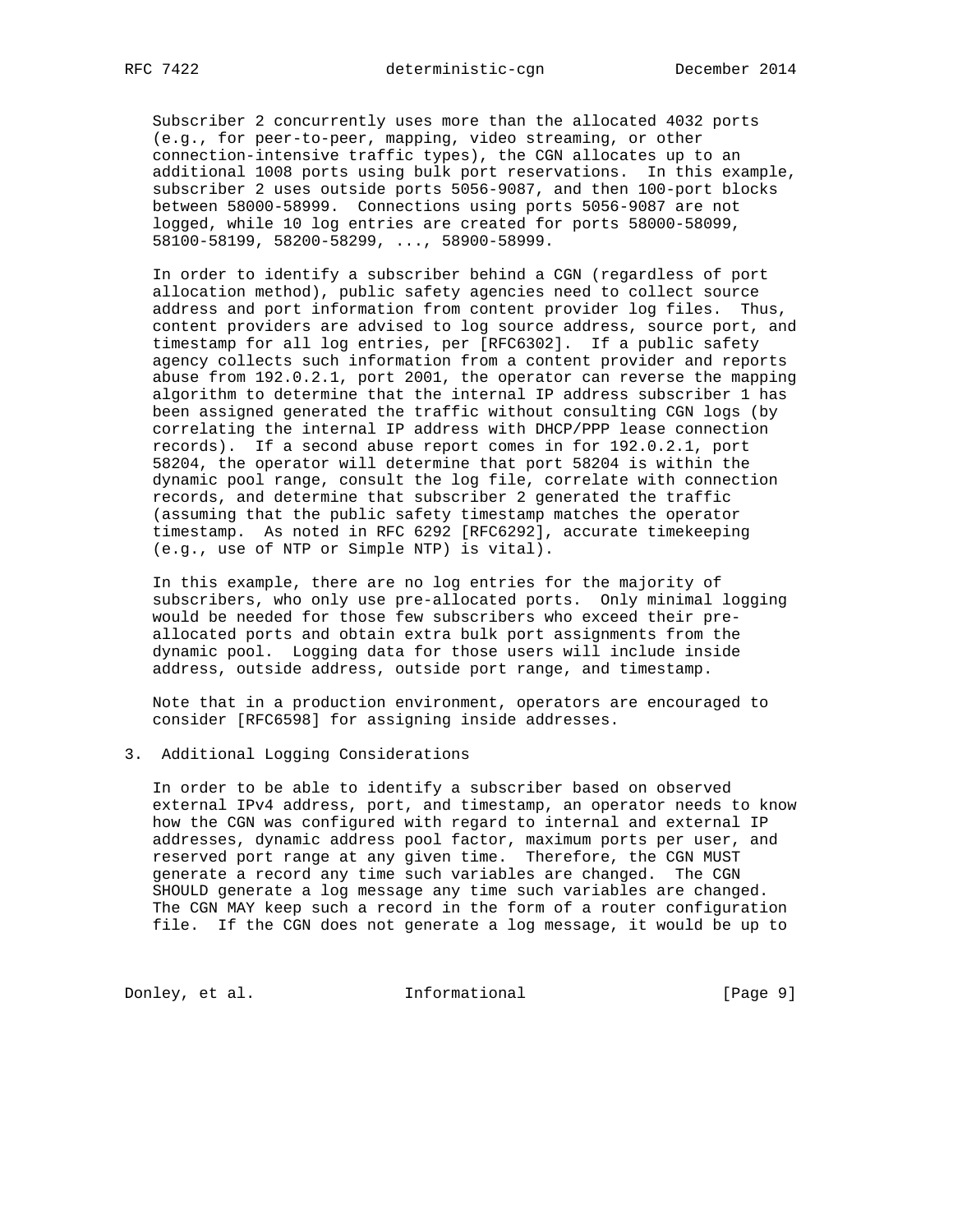the operator to maintain version control of router config changes. Also, the CGN SHOULD generate such a log message once per day to facilitate quick identification of the relevant configuration in the event of an abuse notification.

 Such a log message MUST, at minimum, include the timestamp, inside prefix I, inside mask, outside prefix O, outside mask, D, M, A, and reserved port list R; for example:

 [Wed Oct 11 14:32:52 2000]:198.51.100.0:28:192.0.2.0:32:2:5040:0:1-1023,5004,5060.

## 3.1. Failover Considerations

 Due to the deterministic nature of algorithmically assigned translations, no additional logging is required during failover conditions provided that inside address ranges are unique within a given failover domain. Even when directed to a different CGN server, translations within the deterministic port range on either the primary or secondary server can be algorithmically reversed, provided the algorithm is known. Thus, if 198.51.100.1 port 3456 maps to 192.0.2.1 port 1000 on CGN 1 and 198.51.100.1 port 1000 on Failover CGN 2, an operator can identify the subscriber based on outside source address and port information.

 Similarly, assignments made from the dynamic overflow pool need to be logged as described above, whether translations are performed on the primary or failover CGN.

## 4. Impact on the IPv6 Transition

 The solution described in this document is applicable to CGN transition technologies (e.g., NAT444, DS-Lite, and NAT64). As discussed in [RFC7021], the authors acknowledge that native IPv6 will offer subscribers a better experience than CGN. However, many Customer Premises Equipment (CPE) devices only support IPv4. Likewise, as of October 2014, only approximately 5.2% of the top 1 million websites were available using IPv6. Accordingly, Deterministic CGN should in no way be understood as making CGN a replacement for IPv6 service; however, until such time as IPv6 content and devices are widely available, Deterministic CGN will provide operators with the ability to quickly respond to public safety requests without requiring excessive infrastructure, operations, and bandwidth to support per-connection logging.

Donley, et al. 1nformational [Page 10]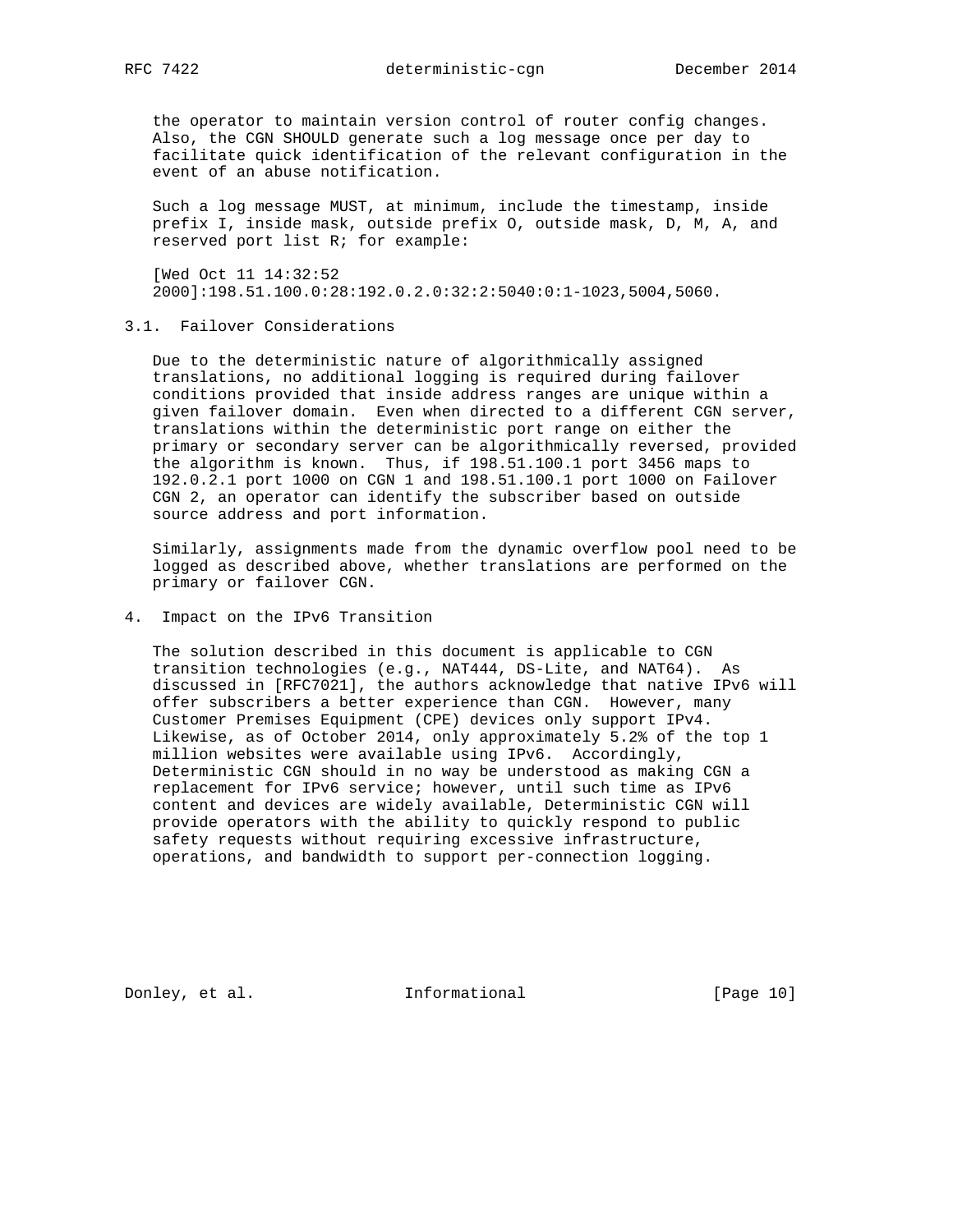#### 5. Privacy Considerations

 The algorithm described above makes it easier for SPs and public safety officials to identify the IP address of a subscriber through a CGN system. This is the equivalent level of privacy users could expect when they are assigned a public IP address and their traffic is not translated. However, this algorithm could be used by other actors on the Internet to map multiple transactions to a single subscriber, particularly if ports are distributed sequentially. While still preserving traceability, subscriber privacy can be increased by using one of the other values of the Address Assignment Algorithm (A), which would require interested parties to know more about the Service Provider's CGN configuration to be able to tie multiple connections to a particular subscriber.

# 6. Security Considerations

 The security considerations applicable to NAT operation for various protocols as documented in, for example, RFC 4787 [RFC4787] and RFC 5382 [RFC5382] also apply to this document.

 Note that, with the possible exception of cryptographically based port allocations, attackers could reverse-engineer algorithmically derived port allocations to either target a specific subscriber or to spoof traffic to make it appear to have been generated by a specific subscriber. However, this is exactly the same level of security that the subscriber would experience in the absence of CGN. CGN is not intended to provide additional security by obscurity.

- 7. References
- 7.1. Normative References
	- [RFC2119] Bradner, S., "Key words for use in RFCs to Indicate Requirement Levels", BCP 14, RFC 2119, March 1997, <http://www.rfc-editor.org/info/rfc2119>.
	- [RFC4787] Audet, F. and C. Jennings, "Network Address Translation (NAT) Behavioral Requirements for Unicast UDP", BCP 127, RFC 4787, January 2007, <http://www.rfc-editor.org/info/rfc4787>.
	- [RFC5382] Guha, S., Biswas, K., Ford, B., Sivakumar, S., and P. Srisuresh, "NAT Behavioral Requirements for TCP", BCP 142, RFC 5382, October 2008, <http://www.rfc-editor.org/info/rfc5382>.

Donley, et al. 100 Informational [Page 11]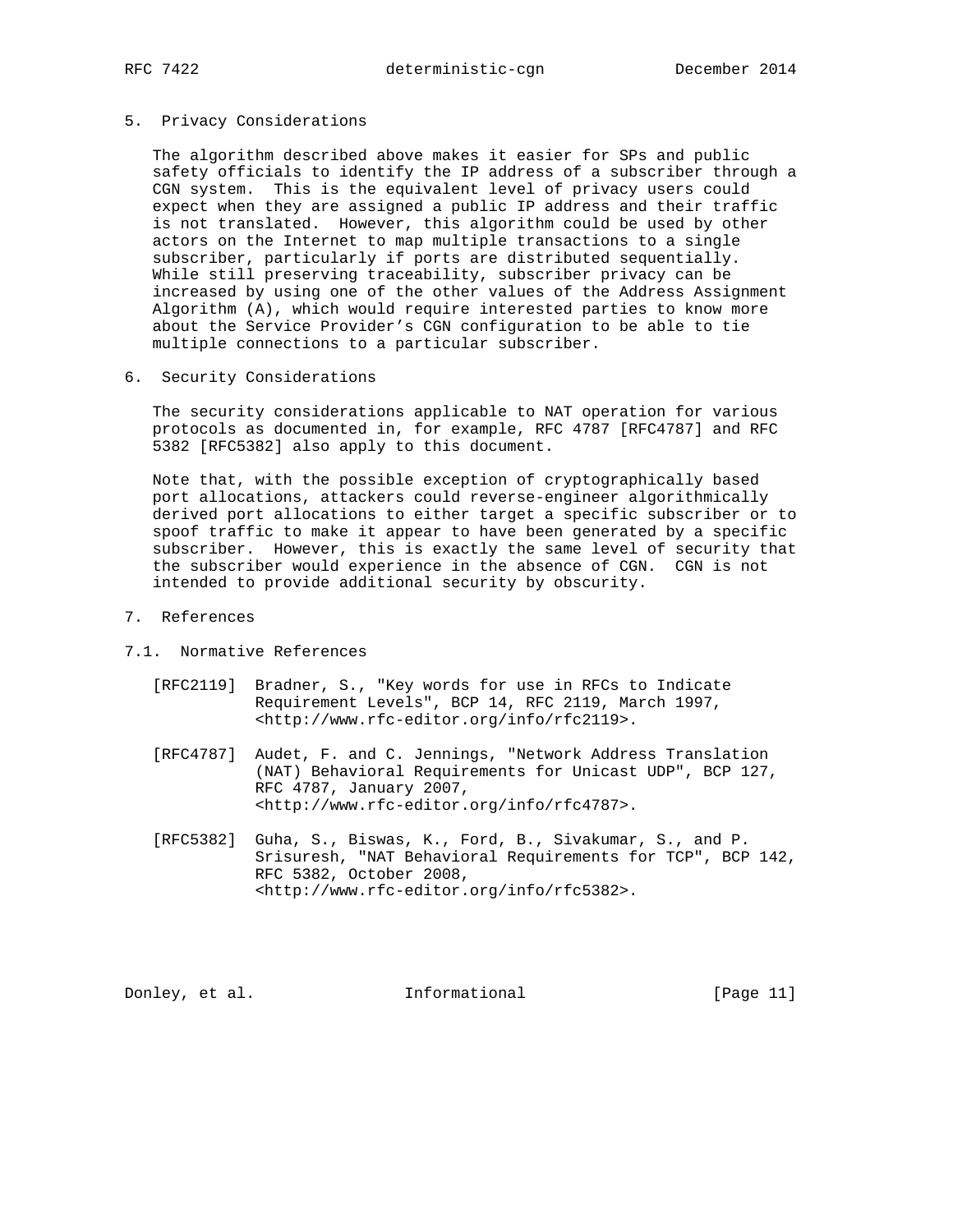- [RFC6264] Jiang, S., Guo, D., and B. Carpenter, "An Incremental Carrier-Grade NAT (CGN) for IPv6 Transition", RFC 6264, June 2011, <http://www.rfc-editor.org/info/rfc6264>.
- [RFC6269] Ford, M., Boucadair, M., Durand, A., Levis, P., and P. Roberts, "Issues with IP Address Sharing", RFC 6269, June 2011, <http://www.rfc-editor.org/info/rfc6269>.

## 7.2. Informative References

- [L2NAT] Miles, D. and M. Townsley, "Layer2-Aware NAT", Work in Progress, draft-miles-behave-l2nat-00, March 2009.
- [LOG-REDUCTION]

 Tsou, T., Li, W., Taylor, T., and J. Huang, "Port Management To Reduce Logging In Large-Scale NATs", Work in Progress, draft-tsou-behave-natx4-log-reduction-04, July 2013.

#### [NAT-LOGGING]

 Sivakumar, S. and R. Penno, "IPFIX Information Elements for logging NAT Events", Work in Progress, draft-ietf-behave-ipfix-nat-logging-04, July 2014.

- [NAT444] Yamagata, I., Shirasaki, Y., Nakagawa, A., Yamaguchi, J., and H. Ashida, "NAT444", Work in Progress, draft-shirasaki-nat444-06, July 2012.
- [RFC6146] Bagnulo, M., Matthews, P., and I. van Beijnum, "Stateful NAT64: Network Address and Protocol Translation from IPv6 Clients to IPv4 Servers", RFC 6146, April 2011, <http://www.rfc-editor.org/info/rfc6146>.
- [RFC6292] Hoffman, P., "Requirements for a Working Group Charter Tool", RFC 6292, June 2011, <http://www.rfc-editor.org/info/rfc6292>.
- [RFC6302] Durand, A., Gashinsky, I., Lee, D., and S. Sheppard, "Logging Recommendations for Internet-Facing Servers", BCP 162, RFC 6302, June 2011, <http://www.rfc-editor.org/info/rfc6302>.
- [RFC6333] Durand, A., Droms, R., Woodyatt, J., and Y. Lee, "Dual- Stack Lite Broadband Deployments Following IPv4 Exhaustion", RFC 6333, August 2011, <http://www.rfc-editor.org/info/rfc6333>.

Donley, et al. 1nformational [Page 12]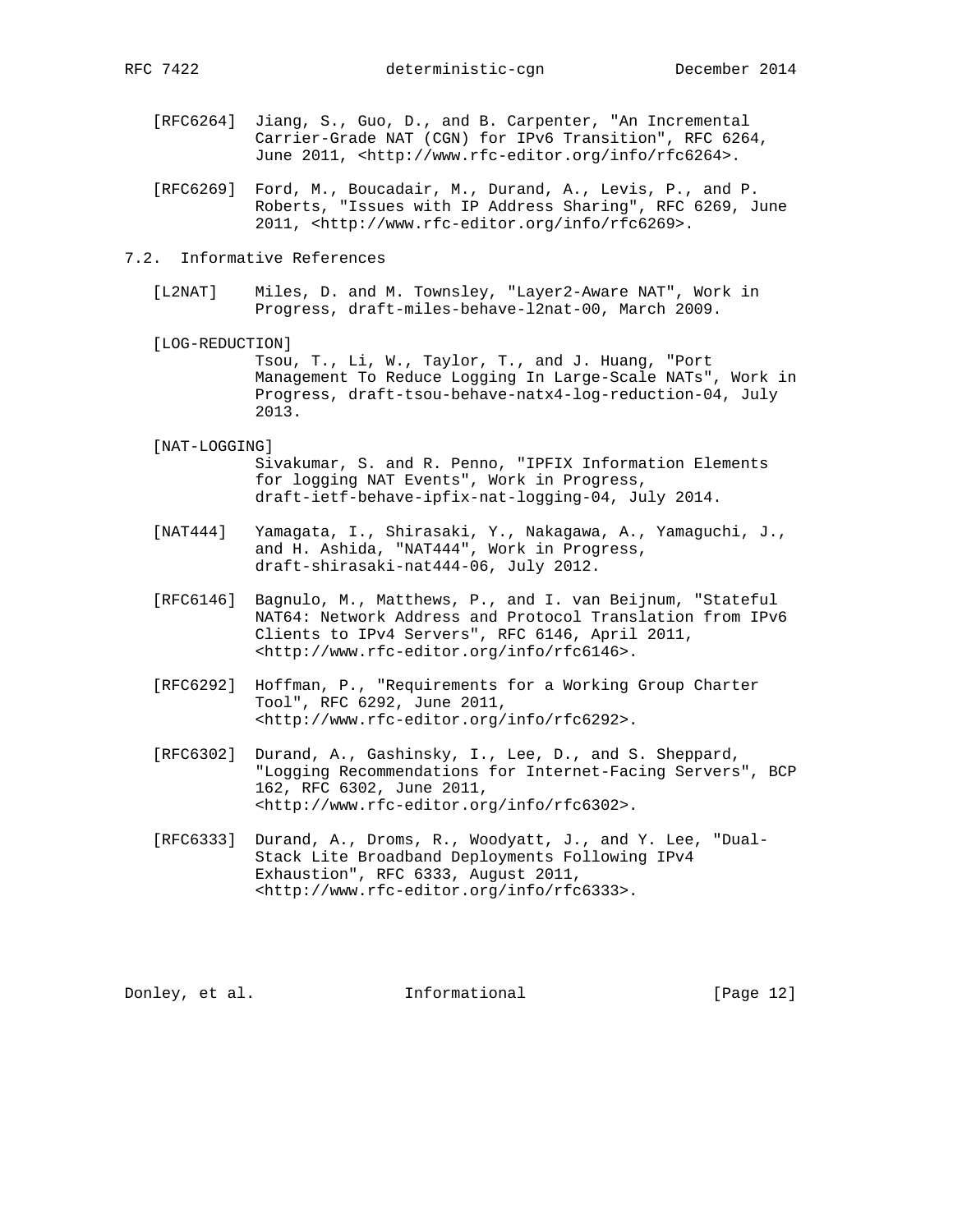- [RFC6335] Cotton, M., Eggert, L., Touch, J., Westerlund, M., and S. Cheshire, "Internet Assigned Numbers Authority (IANA) Procedures for the Management of the Service Name and Transport Protocol Port Number Registry", BCP 165, RFC 6335, August 2011, <http://www.rfc-editor.org/info/rfc6335>.
- [RFC6431] Boucadair, M., Levis, P., Bajko, G., Savolainen, T., and T. Tsou, "Huawei Port Range Configuration Options for PPP IP Control Protocol (IPCP)", RFC 6431, November 2011, <http://www.rfc-editor.org/info/rfc6431>.
- [RFC6598] Weil, J., Kuarsingh, V., Donley, C., Liljenstolpe, C., and M. Azinger, "IANA-Reserved IPv4 Prefix for Shared Address Space", BCP 153, RFC 6598, April 2012, <http://www.rfc-editor.org/info/rfc6598>.
- [RFC6887] Wing, D., Cheshire, S., Boucadair, M., Penno, R., and P. Selkirk, "Port Control Protocol (PCP)", RFC 6887, April 2013, <http://www.rfc-editor.org/info/rfc6887>.
- [RFC7021] Donley, C., Howard, L., Kuarsingh, V., Berg, J., and J. Doshi, "Assessing the Impact of Carrier-Grade NAT on Network Applications", RFC 7021, September 2013, <http://www.rfc-editor.org/info/rfc7021>.

#### Acknowledgements

 The authors would like to thank the following people for their suggestions and feedback: Bobby Flaim, Lee Howard, Wes George, Jean- Francois Tremblay, Mohammed Boucadair, Alain Durand, David Miles, Andy Anchev, Victor Kuarsingh, Miguel Cros Cecilia, Fred Baker, Brian Carpenter, and Reinaldo Penno.

Donley, et al. 1nformational [Page 13]